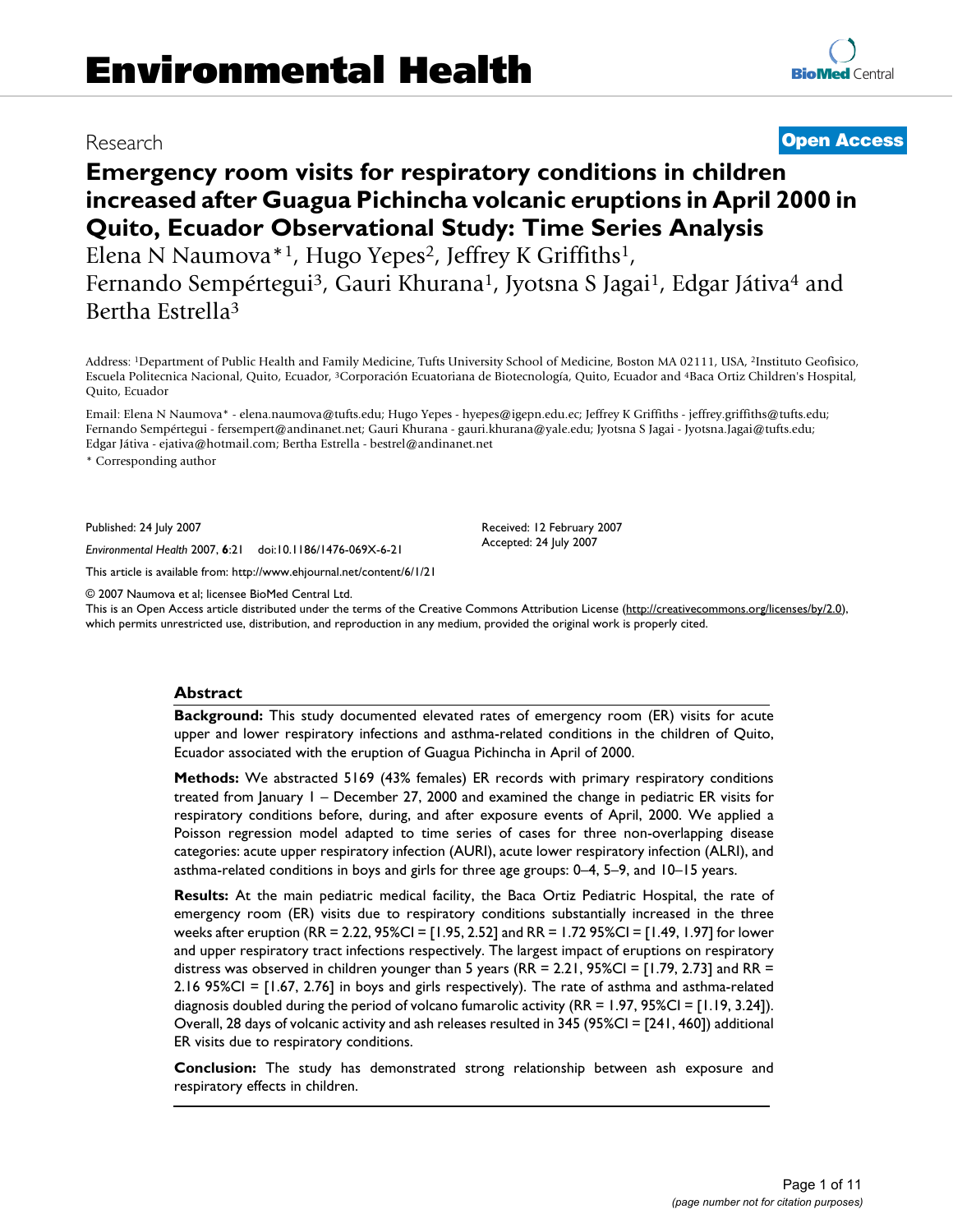# **Background**

The danger of living near active volcanoes has been well documented since ancient times, from the ruins of Pompeii to the recent satellite images of volcano eruptions. Volcanic activity is typically associated with toxic emissions; pyroclastic flows (the mixture of rock fragments and superheated gases, which can achieve speeds over 100 km/hr and temperatures over 300°C); the release of ash; volcanic gases containing carbon dioxide, water vapor, sulfur dioxide, hydrogen chloride, hydrogen sulphide, hydrogen fluoride, etc.; and polycyclic aromatic hydrocarbons produced whenever any complex organic material is burned by hot pyroclastic flows [1,2]. Although approximately 455 million people worldwide live within potential exposure range of an active volcano, information on the acute and chronic respiratory health effects of volcanic emissions is sparse [3,4].

The 1980 eruption of Mt. St. Helens [5] led to numerous studies of health effects of volcanic emissions. The acute effects of volcanic ash falls and gases on respiratory conditions vary from undetected to well-defined [2,3]. Transient acute irritant effects of volcanic ash and gases on the mucous membranes of upper respiratory tract and exacerbation of chronic lung diseases during and shortly after eruptions with heavy ash fall have been documented [6,7]. Such relationships have been found following the more recent eruption in Cerro Negro, Nicaragua in 1992 [8], Mt. Sakura-jima in Japan [9], and Mt. Tungurahua in Ecuador [10].

Quito, the capital of Ecuador, located 2800 m above sea level, is surrounded by four active volcanoes: Guagua Pichincha, Cotopaxi, Antisana, and Tungurahua [11]. The stratovolcano Guagua Pichincha is located 13 km (7 mi) west of Quito and became active in 1998 after 340 years of dormancy with emissions of vapor, ashes, and fumes. In the spring of 2000, volcanic ashes containing silica, sulfurs, and particulate matter were again reported and yellow alerts were issued for the city of Quito. Nestled in a long, narrow valley between the base of the mountain range to the west and the precipitous canyon of the Machángara River to the east, Quito possesses an unmatched setting: a dangerous chamber created by the nature and enhanced by humans (Figure 1). Over the last two decades, the rapid urbanization and sprawl has resulted in hazardously high levels of air pollutants [12,13]. Quito's unique geographical location, with its topology and the pattern of prevailing wind, traps stagnant contaminated air. At that altitude, where the demand for oxygen is high, even a small increase in air pollution may trigger a substantial increase in ER visits for respiratory conditions. In fact, our own studies indicate strong effects of air pollution on respiratory health in Quito's children [14].





Aerial photograph of Quito, the capital of Ecuador. Footnotes: The Pichincha volcano located west of Quito is in the central background of the picture. Along its base is the narrow strip with an air pollution haze stretching from left to right (south to north) across the city.

Recent work has emphasized a complex spectrum of health problems associated with direct and indirect effects of displacement, disruptions in infrastructure [15,16], soil, air, and water contamination [17,18]. Studies stress the need for implementing efficient surveillance systems to monitor the health effects associated with various environmental and socio-economic factors, especially in the most vulnerable populations [8]. In the absence of such surveillance systems, we have made an attempt to characterize the respiratory health outcomes that often reflect the most severe conditions requiring urgent ER visits and hospitalization. In the presented study we describe the change in pediatric ER visits for respiratory conditions before, during, and after ash falls in Quito due to Pichincha volcano eruptions which occurred in April, 2000. We believe that the results of this study provide important information for environmental public health policy and better understanding of the short term effects of environmental exposure to volcanic ashes on human health.

# **Data and Methods**

# *Study population and outcomes*

This study was conducted at the Baca Ortiz Children's Hospital, Quito's largest government-subsidized facility, which provides care to approximately 307,000 children under 15 years of age residing in the Quito Metropolitan area and surrounding communities [19]. During 2000, 72,039 children were treated at the hospital's outpatient departments, 22,353 children were assisted at the hospital's emergency room, and about six per cent of children visited ER were treated for respiratory illnesses, mainly pneumonia (Department of Statistics, Baca Ortiz Hospi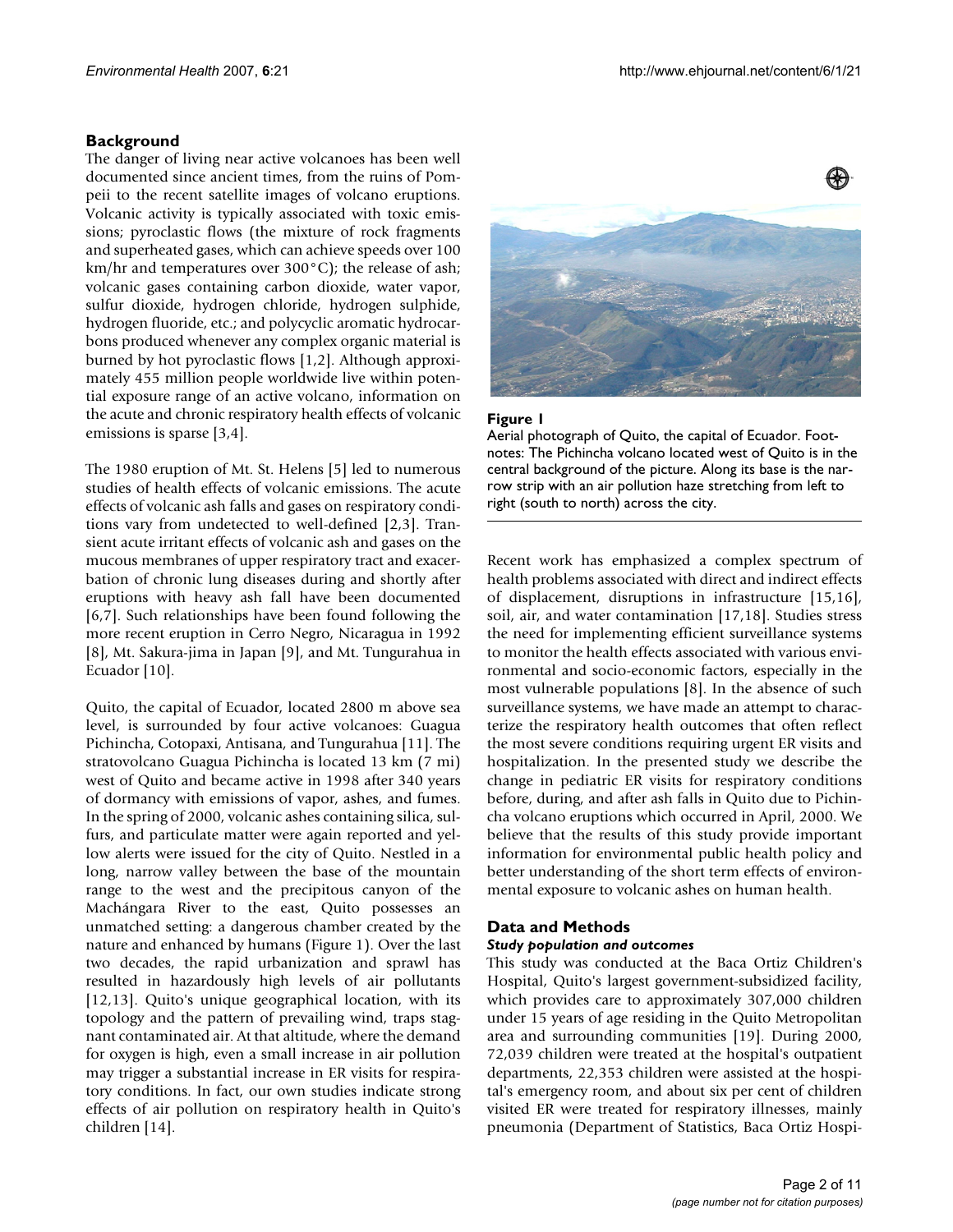tal, 2000, unpublished data). The Ethical Committee of Ecuador and the Tufts IRB granted permission for abstraction of de-identified records.

We abstracted 5169 (43% females) ER records with primary respiratory conditions treated from January 1 – December 27, 2000. For each case the following information was recorded: age, sex, residential location (barrios), admission date, temperature, weight, respiratory rate, and primary diagnosis. For 4416 (85%) children nutritional status was determined using EPI/Info software [20] and classified as underweight if the weight-for-age z-score was more than two standard deviations below the age adjusted mean and normal otherwise. Based on the primary diagnosis given in the ER and similar to previous study [14] we classified records into three non-overlapping categories: acute upper respiratory infection (AURI), which includes conditions coded as pharyngitis, tonsillitis, sinusitis, rhinitis, laryngitis, and their combinations; acute lower respiratory infection (ALRI), which includes conditions coded as pneumonia, bronchopneumonia, traqueobronchitis, bronchitis; and asthma-related conditions (2392, 2319, and 431 cases in each group respectively). We estimated the annual incidence rate for ER visits (per 1000 children) in boys and girls for three age groups: 0–4, 5–9, and 10–15 years using the estimates of population served calculated from census data [18].

# *The timing of eruption*

We abstracted information on Guagua Pichincha activity from various sources, including Instituto Geofisico de la Escuela Politecnica Nacional, Volcano Ash Advisory Archive, maintained by the NOAA Satellite and Information Service [21], and the main local news media, and created a timeline of exposure-related volcanic activity. Figure 2 illustrates the compiled timeline superimposed on the time series of daily counts of respiratory infections in the studied population. In the spring of 2000 Pichincha was active; in February, plumes rose to 1–2 km often carrying noticeable ash, and a few ash falls were seen near the vent. During January to April, fumarolic activity was moderate but variable, often most noticeable a week before eruptions (shown as a pink bar in Figure 2). Between April 9 and12 (days 99–102 in the Figure 2), the volcano erupted approximately 18 times. Ash clouds rose 0.8 km into the air. More than 100 seismic tremors were recorded during the eruptions. A yellow alert was issued for the city on April 12. On April 16, the volcano sent clouds of vapor 0.5 km into the sky over Quito. We defined four periods for analysis: fumarolic activity period – Period 1, one week post eruption – Period 2, two weeks post eruption – Period 3, and three weeks post eruption – Period 4. We also abstracted daily measures for temperature and precipitation, obtained from the Instituto Nacional de Meteorología e Hidrología of Ecuador [22].



# Figure 2

The time line of the Guagua Pichincha volcano activity, daily ER visits, and weekly precipitation. Footnotes: Time series of daily cases of ER visits for first 200 days are shown. The most noticeable fumarolic activity was observed a week prior eruptions (shown as a pink bar). On April  $10<sup>th</sup>$  and  $11<sup>th</sup>$  (days 100 and 101), the volcano erupted approximately 18 times. More than 100 seismic tremors were recorded during the eruptions. Ash clouds rose 0.8 km into the air on April, 10<sup>th</sup> and then another cloud of vapor was seen on April 16th. A yellow alert was issued for the city Quito. The study periods (2, 3, and 4) are indicated as a red bar.

# *Models and analysis*

Six time series of daily counts of ER visits were compiled based on the date of admission: for males and females in each of the three age categories. In 52 (1%) records, a missing day was replaced with a mid-month value. Pairwise Spearman correlations between time series for boys and girls ranged from 0.4 to 0.7 (all significant) indicating similarity of temporal patterns. Three time series of daily counts of ER visits for each diagnostic group for all children were created.

We also compiled a set of binary time series to indicate the timing of volcano eruptions including one, two, and three week post-eruption periods (shown as red bar in Figure 2) and one week prior eruption (shown as pink bar in Figure 2). To examine the relationship between the timing of the volcanic eruption and ER visits we applied a Poisson regression model adapted to time series data adjusted for effects of the day of the week, official holidays and potential effect of replaced missing dates, and meteorological factors:  $\log [Y(t)] = \beta_0 + \beta_1 E + \beta_2 D + \beta_3 H + \beta_4 P + \varepsilon(t)$ , where Y(t) is a time series of cases, and βs are regression parameter for the variables reflecting presence of exposure (E), weekly cycle (D), holidays and mid-month indicator (H), and weekly precipitation level (P). The predicted daily rate of ER visits per 1000 children; the relative risks (RR), and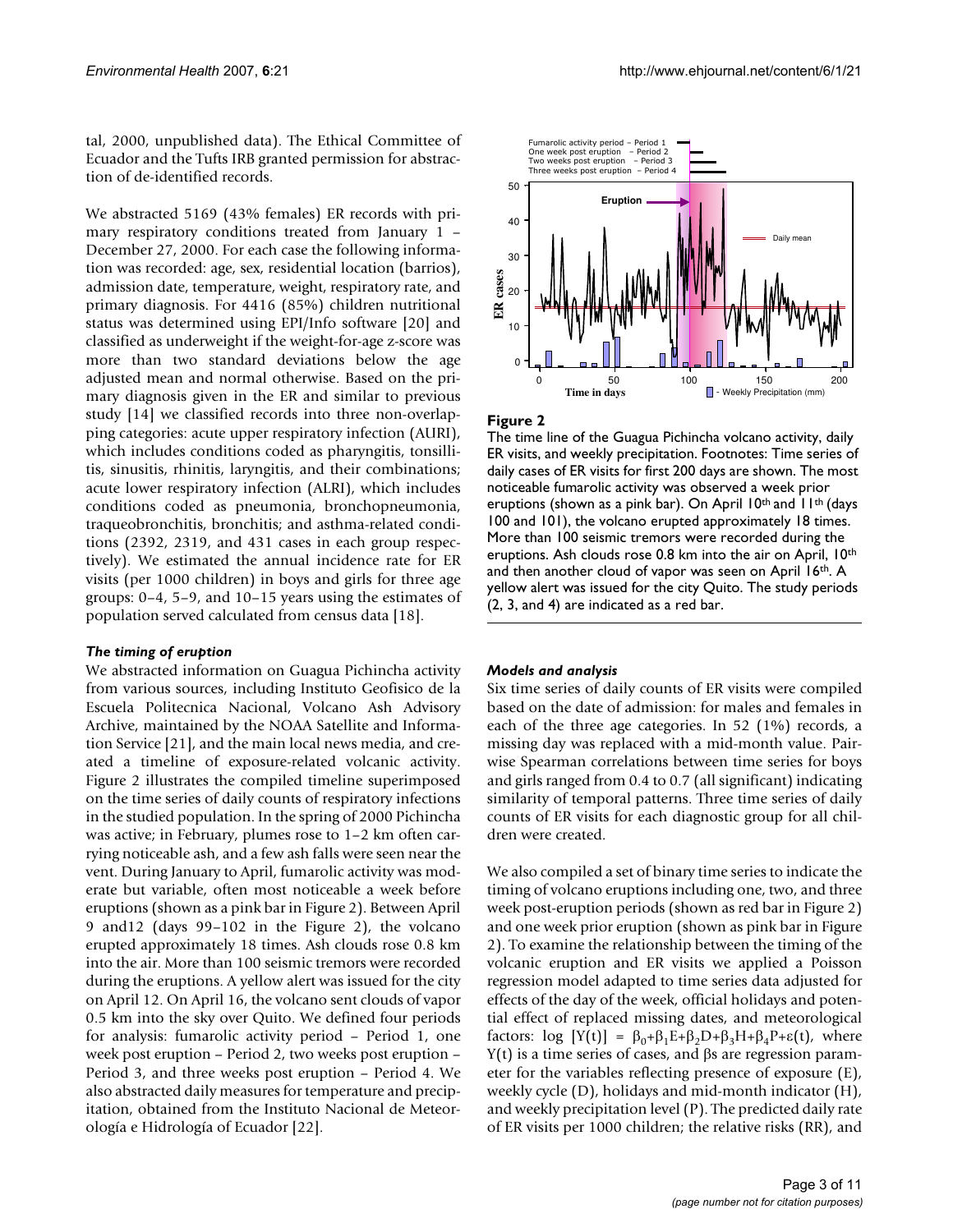their 95% confidence intervals (95%CI) were estimated for boys and girls in three age groups for all ER visits and for three diagnostic groups in all children. To examine if the higher rate of ER visits in malnourished children was associated with exposure we performed the  $\chi^2$ -test.

To characterize the spatial distribution of ER cases we geocoded 4786 (93.4% of all records) and categorized patients' residential locations into three regions: the City of Quito, the city suburbs, and the area outside the city metropolitan boundaries. Locations of Quito residents were further subdivided into sixteen parishes and five large suburban areas. The spatial distribution of cases and its change during the eruption period were examined.

# **Results**

The descriptive characteristics of population served by the Baca Ortiz Hospital and annual incidence rates of ER visits due to respiratory infections are shown in Table 1. The mean age for girls and boys was  $3.23 \pm 3.10$  years and  $3.18$ ± 3.08 years, respectively. The annual rates of infections were consistently higher in males in every age category.

Based on the results of the regression model we estimated the daily means of ER visits for a period that include time before and three weeks after the eruption (344 days). We also estimated the relative risks of the increase in the daily mean ER visits during the four defined periods of volcanic activity (28 days). These estimates are shown in Table 2. Overall, children under 4 years of age were treated at the ER three times more often then older children. At baseline, the daily mean ER visits was significantly higher in the youngest children compared to children older than 5

y.o. (0.092; 95%CI = [0.088, 0.098] vs. 0.024; 95%CI = [0.021, 0.027], p < 0.0001). The daily means of ER visits in the youngest children were two times higher during all four defined periods of volcanic activity than pre and post eruption after adjusting for the baseline differences. The relative risks for ER visitations were similar in boys and girls (e.g. during one-week post eruption: RR = 2.21, 95%CI =  $[1.79; 2.73]$  and RR = 2.16, 95%CI =  $[1.69;$ 2.76], respectively). These findings indicate that increases in daily cases relative to the annual average (e.g. Figure 2 – red horizontal line) were significant for all ER visits and each disease group.

On average, the predicted rates of ER visits for acute upper and lower respiratory tract infections were significantly higher (from 1.65 to 2.32 times) during all four predetermined periods compared to the rates in pre and post eruption periods (Table 3). The rate of asthma and asthmarelated diagnosis was two times higher during the period of fumarolic activity RR = 1.97, 95%CI = [1.19, 3.24], but not during other time periods. Eight percent of children admitted to ER were underweight. No difference in the rates of ER visits between underweight and normal children associated with exposure was observed ( $\chi^2$ -test; p = 0.24).

An observed 2.25-fold increase in daily ER visits was present in all parts of the city (Table 4 and Figure 3). The suburb residents accounting for 20% of ER visits experienced a 3-fold increase (3.05) in daily counts of ER visits during the volcano eruption period. Overall, during 28 days of volcanic activity and ash releases on average 138 girls 95%CI = [104, 207], and 206 boys 95%CI = [137,

**Table 1: Annual incidence rates of ER visits for three specific diagnostic groups.**

|                                |         | Age groups |         |           |          |  |
|--------------------------------|---------|------------|---------|-----------|----------|--|
|                                |         | $0 - 4$    | $5 - 9$ | $10 - 15$ | all ages |  |
| Population served <sup>a</sup> |         |            |         |           |          |  |
|                                | females | 49860      | 50964   | 61267     | 162091   |  |
|                                | males   | 51332      | 52160   | 61709     | 165201   |  |
| Annual rateb                   |         |            |         |           |          |  |
|                                | females | 32.83c     | 8.37    | 2.57      | 13.70    |  |
|                                | males   | 42.43      | 11.38   | 2.88      | 17.85    |  |
| Annual rate of AURI            |         |            |         |           |          |  |
|                                | females | 16.02      | 3.21    | 0.92      | 6.28     |  |
|                                | males   | 21.39      | 4.37    | 0.78      | 8.32     |  |
| Annual rate of ALRI            |         |            |         |           |          |  |
|                                | females | 15.53      | 3.36    | 1.00      | 6.21     |  |
|                                | males   | 19.47      | 4.72    | 1.19      | 7.98     |  |
| Annual rate of Asthma          |         |            |         |           |          |  |
|                                | females | 1.11       | 1.78    | 0.64      | 1.14     |  |
|                                | males   | 1.43       | 2.24    | 0.90      | 1.49     |  |
|                                |         |            |         |           |          |  |

<sup>a</sup> Values are estimated from the Census 2000, Ecuador. <sup>b</sup> Annual rates are estimated per 1000 children served by the Baca Ortiz Hospital.<br><sup>c</sup>Estimated as: (number of cases/population served) × 1000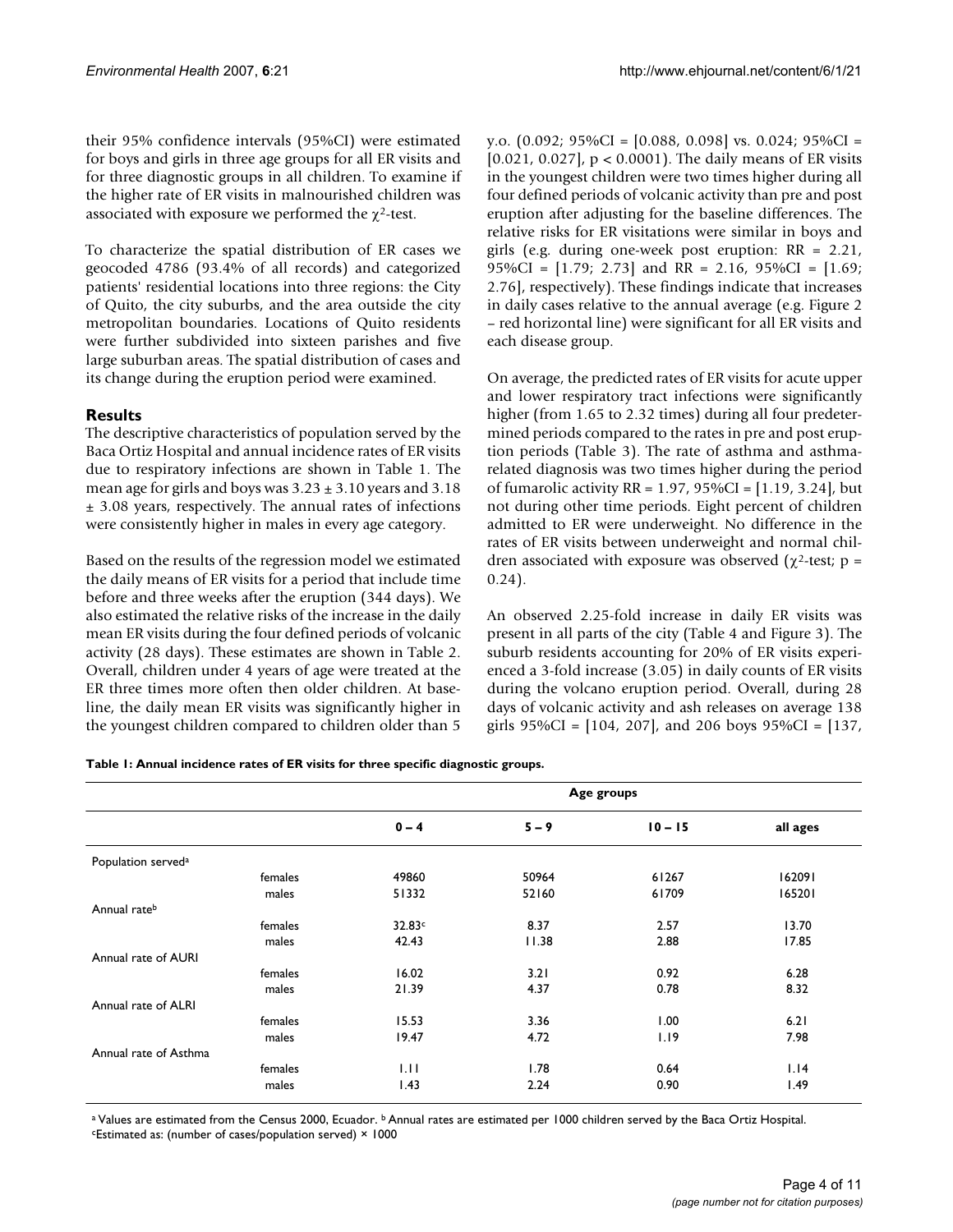| Age groups                           |          | Males |       |          | <b>Females</b> |       |  |  |
|--------------------------------------|----------|-------|-------|----------|----------------|-------|--|--|
|                                      | estimate | LCI   | UCI   | estimate | LCI            | UCI   |  |  |
| Daily rates <sup>a</sup>             |          |       |       |          |                |       |  |  |
| $0 - 4$                              | 0.104    | 0.099 | 0.110 | 0.080    | 0.076          | 0.086 |  |  |
| $5 - 9$                              | 0.027    | 0.024 | 0.030 | 0.020    | 0.018          | 0.023 |  |  |
| $10 - 15$                            | 0.007    | 0.006 | 0.009 | 0.007    | 0.005          | 0.008 |  |  |
| all                                  | 0.043    | 0.041 | 0.045 | 0.040    | 0.039          | 0.042 |  |  |
| Relative Risksb                      |          |       |       |          |                |       |  |  |
| Fumarolic activity period - Period 1 |          |       |       |          |                |       |  |  |
| $0 - 4$                              | 2.008    | 1.610 | 2.504 | 1.953    | 1.509          | 2.527 |  |  |
| $5 - 9$                              | 1.698    | 1.075 | 2.681 | 1.358    | 0.746          | 2.472 |  |  |
| $10 - 15$                            | 1.180    | 0.438 | 3.180 | 1.681    | 0.690          | 4.098 |  |  |
| all                                  | 1.927    | 1.587 | 2.339 | 1.799    | 1.458          | 2.220 |  |  |
| One week post eruption - Period 2    |          |       |       |          |                |       |  |  |
| $0 - 4$                              | 2.212    | 1.791 | 2.732 | 2.156    | 1.685          | 2.758 |  |  |
| $5 - 9$                              | 1.331    | 0.797 | 2.222 | 1.106    | 0.571          | 2.140 |  |  |
| $10 - 15$                            | 2.102    | 0.987 | 4.476 | 0.996    | 0.318          | 3.121 |  |  |
| all                                  | 1.965    | 1.621 | 2.381 | 1.799    | 1.458          | 2.220 |  |  |
| Two weeks post eruption - Period 3   |          |       |       |          |                |       |  |  |
| $0 - 4$                              | 1.995    | 1.699 | 2.344 | 2.280    | 1.913          | 2.718 |  |  |
| $5 - 9$                              | 1.434    | 1.004 | 2.048 | 1.108    | 0.691          | 1.777 |  |  |
| $10 - 15$                            | 1.820    | 1.013 | 3.270 | 0.488    | 0.156          | 1.530 |  |  |
| all                                  | 1.795    | 1.552 | 2.076 | 1.894    | 1.632          | 2.199 |  |  |
| Three weeks post eruption - Period 4 |          |       |       |          |                |       |  |  |
| $0 - 4$                              | 2.056    | 1.799 | 2.350 | 2.096    | 1.798          | 2.442 |  |  |
| $5 - 9$                              | 1.579    | 1.188 | 2.100 | 1.067    | 0.717          | 1.586 |  |  |
| $10 - 15$                            | 1.625    | 0.972 | 2.716 | 0.879    | 0.431          | 1.790 |  |  |
| all                                  | 1.891    | 1.678 | 2.130 | 1.807    | 1.591          | 2.052 |  |  |

### **Table 2: Predicted daily rates of ER visits and the relative risks associated with the volcanic activity**

aestimated baseline together with 95% confidence interval (LCI, UCI) for cases per day per 1000 served population before and after volcanic eruption.

b relative risks together with 95% confidence interval (LCI, UCI) for cases per day per 1000 served population for effects of the day of the week, official holidays and weekly precipitation.

|                       | ALRI ( $n = 2392$ )    |        |       | AURI ( $n = 2319$ ) |        |       | $ASTHMA (n = 431)$ |       |       |
|-----------------------|------------------------|--------|-------|---------------------|--------|-------|--------------------|-------|-------|
|                       | <b>RR</b> <sup>a</sup> | LCI    | UCI   | <b>RR</b>           | LCI    | UCI   | <b>RR</b>          | LCI   | UCI   |
| Period I <sup>b</sup> | 2.056                  | 665. ا | 2.538 | 1.654               | 1.314  | 2.082 | 1.966              | 1.193 | 3.239 |
| Period 2 <sup>c</sup> | 2.318                  | 1.899  | 2.830 | 1.677               | 1.334  | 2.107 | 1.586              | 0.913 | 2.754 |
| Period 3 <sup>d</sup> | 2.125                  | 1.827  | 2.473 | .808                | l.54 l | 2.122 | 1.089              | 0.679 | 1.746 |
| Period 4 <sup>e</sup> | 2.221                  | .959   | 2.518 | 1.716               | .497   | 1.968 | 0.963              | 0.638 | 1.453 |

aThe relative risks and their 95% confidence intervals (LCI, UCI for all ages combined) of an increase in the daily mean ER visits during the defined periods for three diagnostic groups.

bFumarolic activity period – Period 1

cOne week post eruption – Period 2

dTwo weeks post eruption – Period 3

eThree weeks post eruption – Period 4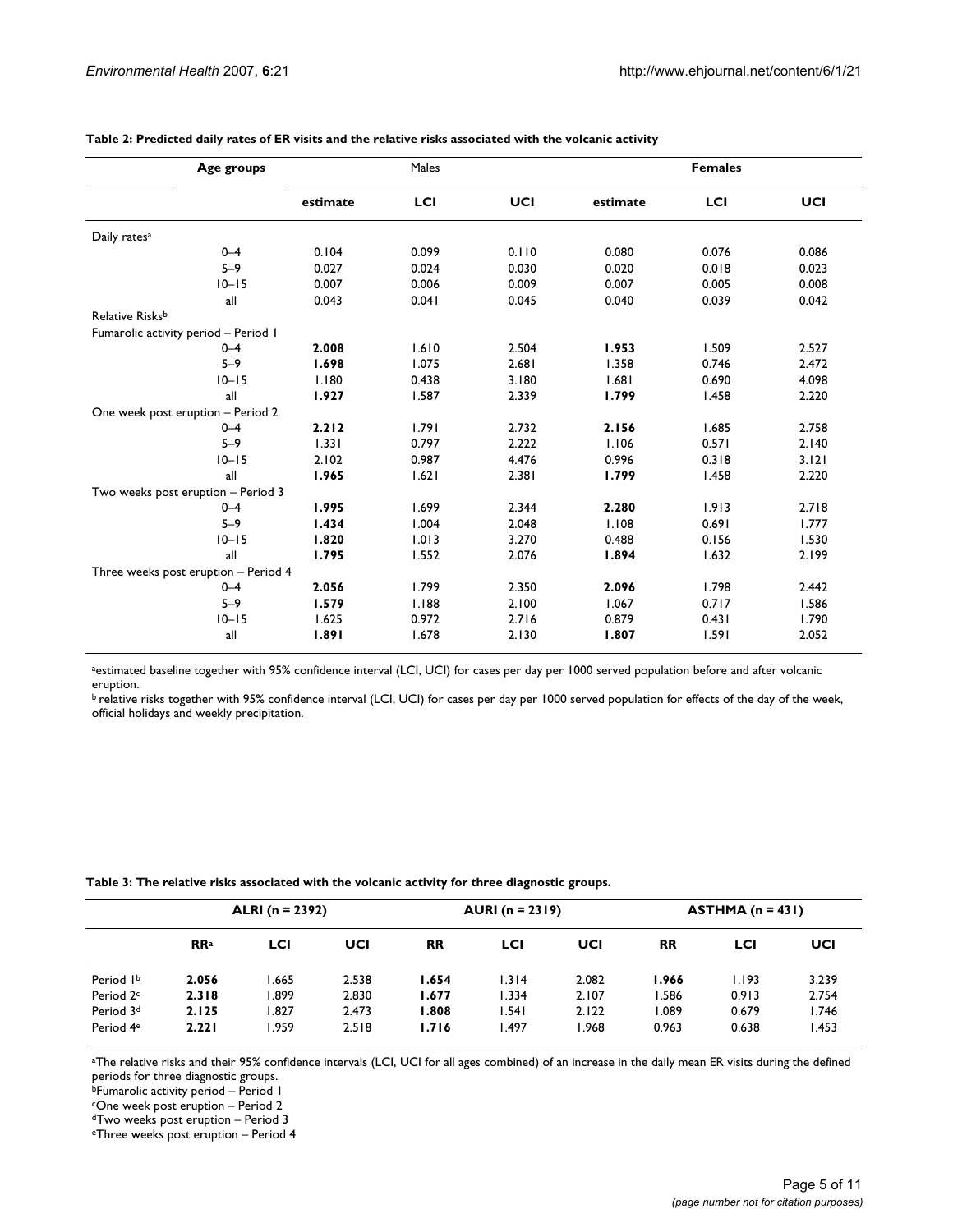|                                             |                                   | Pre and post eruption (334 days) |               | During eruption (28 days) |               |       |              |
|---------------------------------------------|-----------------------------------|----------------------------------|---------------|---------------------------|---------------|-------|--------------|
| Region                                      | <b>Parishes</b>                   | <b>Total cases</b>               | Cases per day | <b>Total cases</b>        | Cases per day | Ratio | Percentage   |
| City of Quito (n = $405,206$ ) <sup>a</sup> |                                   |                                  |               |                           |               |       |              |
| Turubamba (South)                           |                                   | 443                              | 1.33          | 85                        | 3.04          | 2.29  | $\mathbf{H}$ |
|                                             | Guamani                           | 64                               | 0.19          | 8                         | 0.29          | 1.49  | 2            |
|                                             | Chillogallo                       | 219                              | 0.66          | 43                        | 1.54          | 2.34  | 5            |
|                                             | Las Cuadras                       | 120                              | 0.36          | 26                        | 0.93          | 2.58  | 3            |
|                                             | El Beaterio                       | 40                               | 0.12          | 8                         | 0.29          | 2.39  |              |
| Urinsaya (South Central)                    |                                   | 902                              | 2.70          | 173                       | 6.18          | 2.29  | 22           |
|                                             | Villaflora                        | 333                              | 1.00          | 69                        | 2.46          | 2.47  | 8            |
|                                             | La Magdalena                      | 140                              | 0.42          | 25                        | 0.89          | 2.13  | 3            |
|                                             | Chimbacalle                       | 4                                | 0.42          | 24                        | 0.86          | 2.03  | 3            |
|                                             | Eloy Alfaro                       | 288                              | 0.86          | 55                        | 1.96          | 2.28  | 7            |
| Yavirac (North Central)                     |                                   | 1095                             | 3.28          | 234                       | 8.36          | 2.55  | 28           |
|                                             | San Roque                         | 321                              | 0.96          | 64                        | 2.29          | 2.38  | 8            |
|                                             | Santa Prisca                      | 180                              | 0.54          | 36                        | 1.29          | 2.39  | 5            |
|                                             | <b>EL Batan</b>                   | 66                               | 0.20          | 4                         | 0.50          | 2.53  | 2            |
|                                             | San Blas                          | 528                              | 1.58          | 120                       | 4.29          | 2.71  | 4            |
| Anansaya (North)                            |                                   | 936                              | 2.80          | 162                       | 5.79          | 2.06  | 23           |
|                                             | La Concepcion                     | 168                              | 0.50          | 24                        | 0.86          | 1.70  | 4            |
|                                             | Cotocollao                        | 201                              | 0.60          | 43                        | 1.54          | 2.55  | 5            |
|                                             | Carcelen                          | 333                              | 1.00          | 53                        | 1.89          | 1.90  | 8            |
|                                             | El Inca                           | 234                              | 0.70          | 42                        | 1.50          | 2.14  | 6            |
| Quito suburbs (n = $136,466$ ) <sup>a</sup> |                                   | 422                              | 1.26          | 108                       | 3.86          | 3.05  | $\mathbf{H}$ |
|                                             | Valle Tumabco (East)              | 79                               | 0.24          | 24                        | 0.86          | 3.62  | 2            |
|                                             | San Antonio (North)               | 48                               | 0.14          | П                         | 0.39          | 2.73  |              |
|                                             | Calderon (North East)             | 159                              | 0.48          | 41                        | 1.46          | 3.08  | 4            |
|                                             | Valle de los Chillos (South East) | 136                              | 0.41          | 32                        | 1.14          | 2.81  | 4            |
|                                             | Amaguana (South)                  | $\overline{10}$                  | 0.03          | $\overline{2}$            | 0.07          | 2.39  | 0.3          |
| Outside of Quito Metropolitan Area          |                                   | 169                              | 0.51          | 45                        | 1.61          | 3.18  | 4            |
|                                             | <b>Total geocoded cases</b>       | 3977                             | 11.91         | 809                       | 28.89         | 2.43  | 100          |

**Table 4: Geographical distribution of residential locations of patients visited emergency room visits at two periods.**

athe numbers in parenthesis represent the population of children under 15 years of age.

252], were treated in ER in addition to typically observed level of 6.17 and 8.18 cases per day in girls and boys respectively.

# **Discussion**

This study documented elevated rates of ER visits for acute upper and lower respiratory infections and asthma-related conditions in the pediatric population of Quito associated with the eruption of Guagua Pichincha in April of 2000. Although Pichincha activity during the year 2000 was generally more moderate than in 1999, the rate of pediatric ER visits due to respiratory conditions following volcanic eruptions in April of 2000 doubled. The rate of asthma and asthma-related diagnosis was two times higher during the period of fumarolic activity of Pichincha. The largest increase in ER visitations was observed in the youngest children.

We demonstrated the potential of ER record utilization for monitoring the health effects associated with volcanic activity. Our study illustrates a set of analytical tools useful as the basis for pre-disaster planning and preparedness in areas where explosive and effusive volcanic eruptions are relatively common in proximity to vulnerable populations. Observed associations imply a potential scenario for compositions of immediate and delayed health effects following single or multiple exposure releases [23]. The onset of respiratory symptoms can manifest as three distinct waves. The first wave is composed of symptoms associated with the transient acute irritant effects of volcanic ash and gases on the mucous membranes of the eyes and upper respiratory tract, evidenced by the increase in asthma-related diagnosis which doubled during the period of fumarolic activity. The second and the third waves reflect conditions apparent with a specific delay and include acute upper and lower respiratory infections.

Volcanic ash is capable of inducing acute respiratory problems in susceptible people especially children and those with history of respiratory illness such as asthma or bronchitis [6,3,24,25]. The precise mechanism of those respiratory problems has not been well defined; however, its complexity has been outlined [3,26]. The basic etiology of lung inflammation begins with deposition of the particles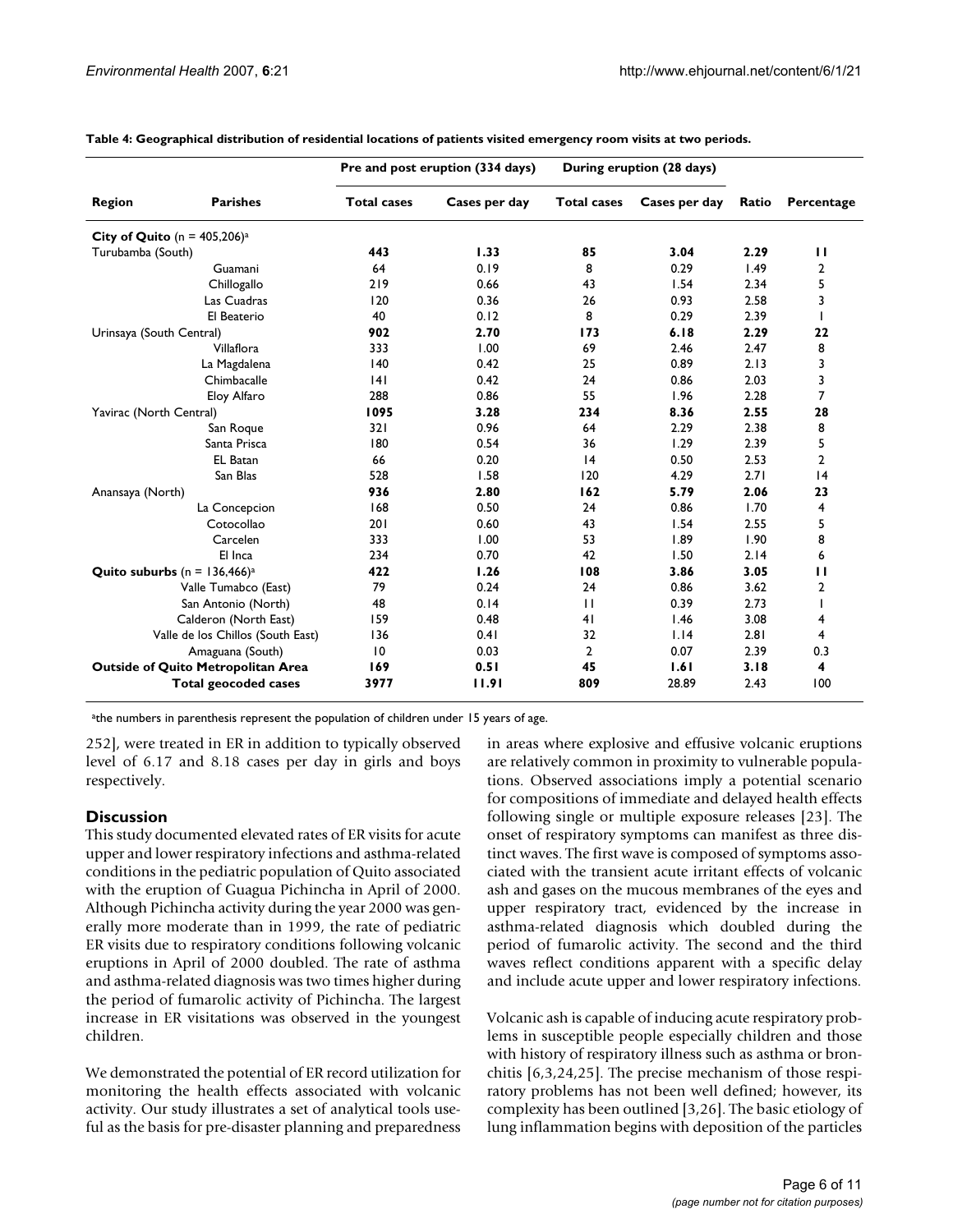

# **Figure 3**

A schematic map of the city of Quito. Footnotes: Names of parishes from where geocoded residential locations of patients that visited the emergency room of the Baca Ortiz Hospital in 2000 correspond to Table 4.

into the lung. The location of the particle's deposition can be influenced by breathing pattern, the branched morphology of the airways, particle size and shape [1]. If a particle lodges in the main airways, it is cleared by the mucociliary escalator [27]. If it penetrates into the non-ciliated alveolar level, it may be cleared by the phagocytic alveolar macrophages. However, in the latter scenario, the particles may impair macrophage-mediated removal and these particles are not cleared. Some particles may directly penetrate the alveolar epithelium and reach the lung's deep lymph node drainage. Macrophages have also been shown to become inundated with inert particles, which subsequently halt the clearance of all particles at the alveolar level [28]. Macrophages release toxins which are utilized to destroy particles; however the released IL-1, IL-6, tumor necrosis factor (TNF), fibroblast growth factor, and the affluence of polymorphonuclear neutrophils damage the host's lung tissue [1]. The short-term effect of the above processes is lung inflammation, which manifests itself as difficulty in breathing and increased susceptibility to respiratory infections. Long-term prognoses include possibly fibrosis and carcinogenesis [29].

The irritant effect of volcanic ash on human airways depends on the physical and chemical proprieties of the ash including particulate size [6,30], the concentration of respirable ash particles, mineralogical composition, and duration of exposure [3]. It also depends on main features of the respiratory tract such as ventilation rate, the nasal filtration efficiency, and the mucocilliary clearance rate [30]. Several *in vitro* and *in vivo* experiments on different lung cells and animals suggest that inhaled volcanic ash is less toxic to the lung than other compounds like fine and coarse ambient particulate matter, quartz, or free crystalline silica. Some observations support the notion that volcanic ash is not a potent stimulus to lung inflammation since it does not stimulate the release of IL-8, a quimiotactic factor for neutrophils, nor does it depress γ-interferon and TNF-α secretion from either human alveolar macrophages or normal human bronchial epithelial cells [31,32]. However, it has been shown that physical immunologic barriers such as cilliary beating frequency and mucous lining can be altered after a short exposure to volcanic ash [33]. It has been reported that humoral immunologic parameters can also be affected by volcanic ash; for instance, workers exposed to volcanic ash had significantly lower C3 and C4 levels as well as marked decrease in serum IgG levels when compared to unexposed controls [34]. Immunological assays have shown that IgA, IgG, and albumin, airways proteins, play a protective role in mediating the effect of inhaled dust in human lungs [30]. Therefore, we hypothesize that young and malnourished children with pre-existing low levels of immunoglobulins, could be at higher risk for respiratory problems than healthy children. We did not find a difference in respiratory distress between underweight and normal children, potentially due to low sensitivity of weightfor-age measures in older children, but the age difference was well pronounced.

Moreover, some rodent models suggest that exposure to different particulate air pollutants including volcanic ash, stimulates immunocompetent cells, e.g. monocytes, more strongly than alveolar macrophages, to produce oxidative response [35]. Exposure to volcanic ash was also found to be related to an impairment of stimulated superoxide production while resting superoxide anion production is normal suggesting that volcanic ash might pose a risk for infection by compromising phagocyte antibacterial functions [36]. Such mechanisms may explain why individuals with underlying lung impairment including chronic inflammation are more susceptible to harmful effect of air pollution than healthy individuals. At Quito's altitude, where the demand for oxygen is high, even a small increase in CO,  $SO_2$ ,  $CO_2$ , and similar compounds that might affect hematocrit level (and are already known to be associated with asthma exacerbation) may trigger a substantial increase in ER visits for asthma exacerbation especially during volcano's fumarolic activity.

Very little is known on the effects of "fresh" fractured silica particles on the developing lung tissue in young children. One may speculate that rough edges of silica particles due to micro-abrasion may damage the epithelial lining and promote pathogen colonization. Together with the high susceptibility for viral infections, which often followed by bacterial pneumonia, this may explain an increase in acute lower respiratory infections of bacterial origin in young children.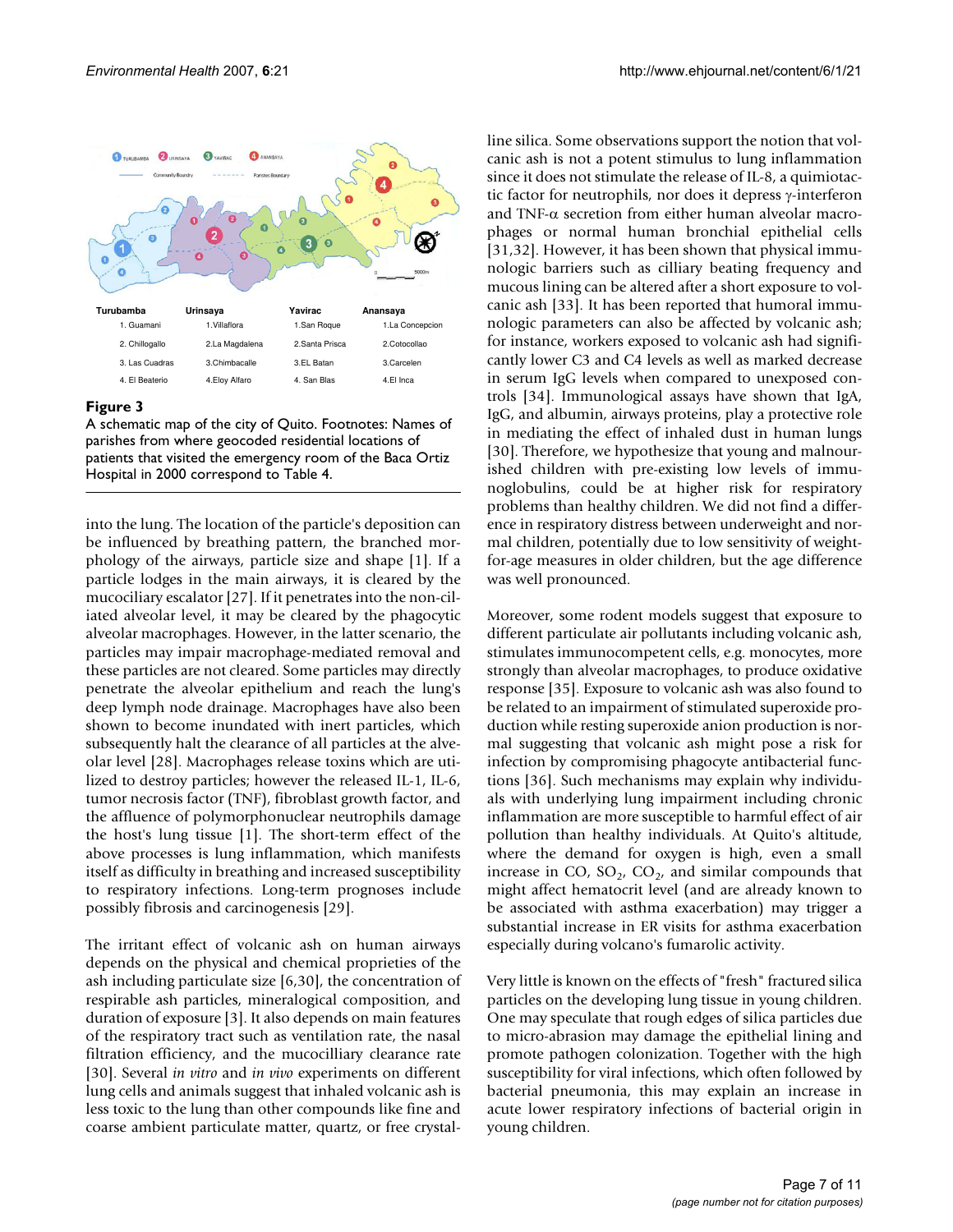We believe that the observed effect most likely reflects the increase in severity of acute respiratory infections and exacerbation of preexisting asthma-related conditions. In the absence of surveillance systems that can continuously and efficiently monitor the health effects associated with various environmental and socio-economic factors, we were using health outcomes that often reflect the most severe conditions, which require urgent ER visits and hospitalizations. We also anticipate that young children with pneumonia and asthma-related conditions are more likely to be hospitalized than older children or children with acute upper respiratory infection. In our recently completed four-year longitudinal study of Quito's children aged from 6 to 36 months, we recorded 4,450 cases of AURI and 518 physician-diagnosed cases of pneumonia, out which six (1.2%) cases required hospitalization (Sempertegui et al, in preparation). Furthermore, of all the AURI episodes, 102 (2.3%) progressed into ALRI. Therefore, we anticipate that for one episode of hospitalization due to pneumonia there are approximately 86 cases of mild pneumonia. This observation helped us to assert the severity of respiratory conditions. In fact the observed effect was very similar with reported increase in AURI (2.6 times), ALRI (2.5 times) and asthma (2.1 times) eruptions of Tungurahua in 1999 [37].

The observed increase in respiratory infections in April of 2000 was most likely triggered by aerosols and ash falls produced by Pichincha eruptions. However, we recognize that the main limitation of our analysis is the absence of direct measures of exposure. It is also plausible that ash particles deposited during 1999 ash falls can be re-suspended in the air without elevated volcanic activity. Unfortunately, in Quito, systematic monitoring of air quality for critical air pollution was initiated after 2000, so we can only rely on indirect proxies such as satellite imagery records for ash emissions and daily records on seismic activity of Pichincha to establish the timing of high exposure [21]. We assessed the relations between ER visits and timing of high exposure in a manner of ecological analysis, limitations of which pose caution on our conclusions. First of all, health effects of volcanic aerosols and ambient traffic-related pollution are difficult to disentangle. Secondly, volcanic activity is a continuous process, in which the delayed health effects of one event may overlap with others. Thirdly, a seasonal elevation in incidence of respiratory infections and pneumonia could coincide with the eruption and therefore bias the results. Finally, temporal variations in ER visits could be prompted by a number of social factors (e.g. weekends, holidays, strikes) as well as by changes in perception associated with volcano alerts. Although potential confounding by air pollution, continuous volcanic activity, seasonal infection rates and reporting bias could have affected our study, we believe that their role is not substantial.

Volcanic ashes worsened the already poor air quality in Quito [14]. Typically, the chemical composition of ashes could be distinguished from by-products of man-made air pollutants in urban settings. However, one of the most predominant and routinely measured components, particular matter of 10 micron in diameter and larger  $(PM_{10})$ , are in both volcanic ashes and traffic-related products of incomplete combustion. In fact, a few samples of  $PM_{10}$ concentrations collected in urban Quito in the late-fall of 1999 demonstrated an extremely high level of  $PM_{10}$  in both the northern and southern parts of the city. For instance, during the 1999 Pichincha eruption  $PM_{10}$ increased progressively from 58  $\mu$ g/m<sup>3</sup> in September 30, to 407  $\mu$ g/m<sup>3</sup> in October 6–7, to 1487  $\mu$ g/m<sup>3</sup> in November 26, 1999, exceeding the allowed level by 8 to 28 times [25]. Unfortunately, specific information of ash composition, transport, and deposition is limited, especially for eruptions prior to 2000 [39]. It has been reported that the ash contained substantial respirable material and an elevated cristobalite content [26,40]. An elementary description of Guagua Pichincha ash given by Baxter [26] for three consecutive eruptions in November 1999, July 2000, and February 2002, is based on percentage of  $PM_{10}$ in ash that ranged from 7.9 to 13.6, not too dissimilar to Mount St Helens 1980 ash composition [5]. The data from two other Ecuadorian eruptions of Tungurahua and El Reventador volcanoes in 2001 suggested that in Quito area the ash layer was mainly composed of medium to fine ash particles with about 20% free crystals [41]. This study also indicates that the ash re-suspended during the windy afternoons caused ocular irritation, respiratory troubles, and other health problems.

Quito was affected by several episodes of ash emission in October – December of 1999, April 2000, and July 2000 (see Figure 4). It is possible that our estimates of the ER rates before and after the eruptions in April could have been elevated by these prior eruptions, and then we probably underestimated the effect. It is also plausible, that we were able to detect the effect of volcanic activity due to little or no rain, which would have cleansed the air during the days of eruption (see Figure 1). Again, additional studies are needed to better quantify the effect of ash fallouts and related pollutants.

The seasonal variations in respiratory infections in Ecuador, and specifically in Quito, are poorly documented. In our own research, we noticed that the incidence of acute upper respiratory infections has no pronounced seasonal variations. The incidence of pneumonia however had a defined seasonal peak in December, January, and February with the lowest level in May, June, and July (Naumova, unpublished data). We believe that an increase of ER visits observed in late April and early May is unlikely to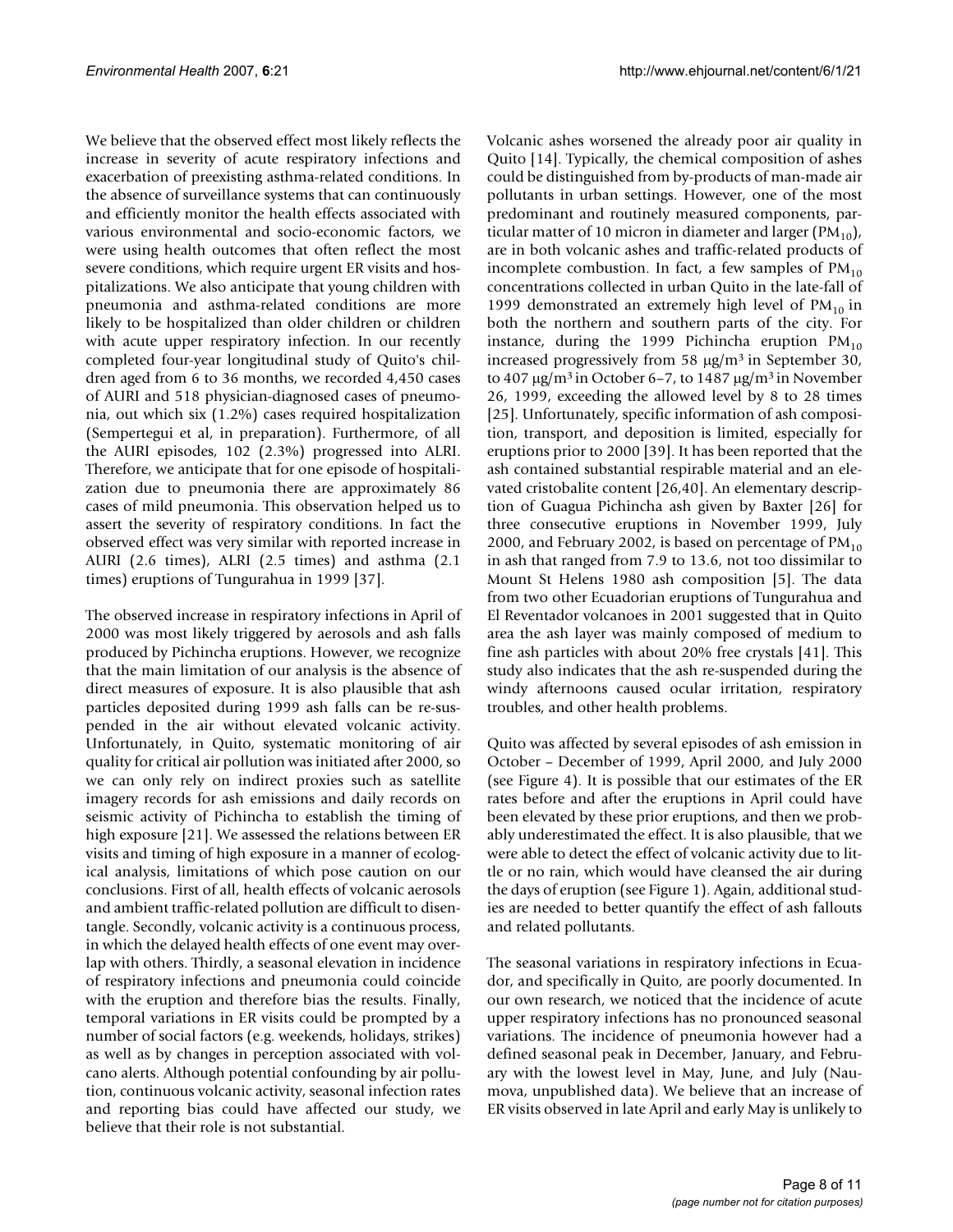

# Figure 4

A composite map of ash deposition from Pichincha eruptions (October 1999 – July 2000) demonstrating the extensive area affected by ashfalls. Footnotes: The map has been modified from the images of the Volcano Ash Advisory Archive [21], courtesy of Dr. Yepes, the Geophysical Institute of Ecuador.

be obscured by typical seasonal variations in the incidence of respiratory infections.

This study was conducted in a government-subsidized hospital, easily accessible by public transportation, providing free care exclusively for children. Although, the quality of medical care utilization may depend on socioeconomic status, the main routines of ER visitations are fairly standard in city hospitals. The change in attitudes and perceptions of potential risks associated with volcano eruption in patients, their parents, and physicians could potentially affect the pattern of ER visitations [38]. However, little is known about behavioral aspects of medical service utilization in Quito. Important studies performed by the University of South Florida suggest that attitudes of high resilience, e.g. the ability to withstand stresses are quite dominant in small Ecuadorian towns affected by volcanic activity of Tungurahua and Chimborazo [10]. Furthermore, before the April eruptions, a series of yellow alerts (which assumed to be prepared to close schools and businesses and to evacuate when necessary, to know the plan of alternative and evacuation routes, locations of shelters and hospitals) [11] could have warned both physicians and families disrupted by the disaster, and therefore over-utilization is somewhat implausible. Strikes of medical personnel or closing of hospitals (events that could artificially lower the rate of ER visits) can occur in Quito, however the days with extremely low counts are not systematic and no records of strikes in Baca Ortiz or any city hospitals before or after the April eruption of 2000 are known. We believe that the observed increase in ER visits at the Baca Ortiz Hospital after the volcano eruption reflect a plausible health effect on children from families with low and moderate income living in all communities of Metropolitan Quito.

# **Conclusion**

We documented significantly increased levels of respiratory disease in Quito children after a volcanic eruption using hospital records. Sound environmental decisions require estimates of the burden of disease or other externalities suffered by the population. In Ecuador, continuous monitoring of air quality is in its infancy, population based surveillance data relevant to environmentally linked diseases are scanty, and often not usable except for descriptive purposes. The quality of passively reported information obtained by the authorities is variable. Quito hospitals do not collect data from emergency room visits or hospitalizations in a manner suitable for detailed analysis electronically and records abstraction was performed manually. Nevertheless, the fraction of missing data in the compiled database is  $\sim$ 5%). It is feasible to prospectively collect highly specific information in ER of Baca Ortiz Hospital in electronic format and at low cost. The next natural steps of this study are to abstract historical ER records that will cover a longer time span including dramatic volcanic eruptions of 1999, the period of volcano dormancy and initiate prospective data collection with the emphasis on linking health and environmental information. We believe that at this stage remote sensing data can provide highly valuable information regarding the characterization of ash deposition [42]. However, remotely sensed data on ash transport and deposition might have some limitations. For example, current techniques are not uniformly effective in classifying volcanic ash and may falsely interpret meteorological clouds as volcanic ash clouds and conversely [43]. Future interdisciplinary studies are required to convert remote sensing data and other data related to volcanic activity into information relevant to public health needs. The efforts to prospectively acquire human health and disease information from sentinel populations, or from representative populations, will build disease surveillance capacity which will greatly improve our knowledge and decision making at many levels.

# **Abbreviations**

particular matter (PM), emergency room (ER), acute upper respiratory infection (AURI), acute lower respiratory infection (ALRI), relative risks (RR), confidence intervals (CI), lower boundary of confidence interval (LCI), upper boundary of confidence interval (UCI), tumor necrosis factor (TNF)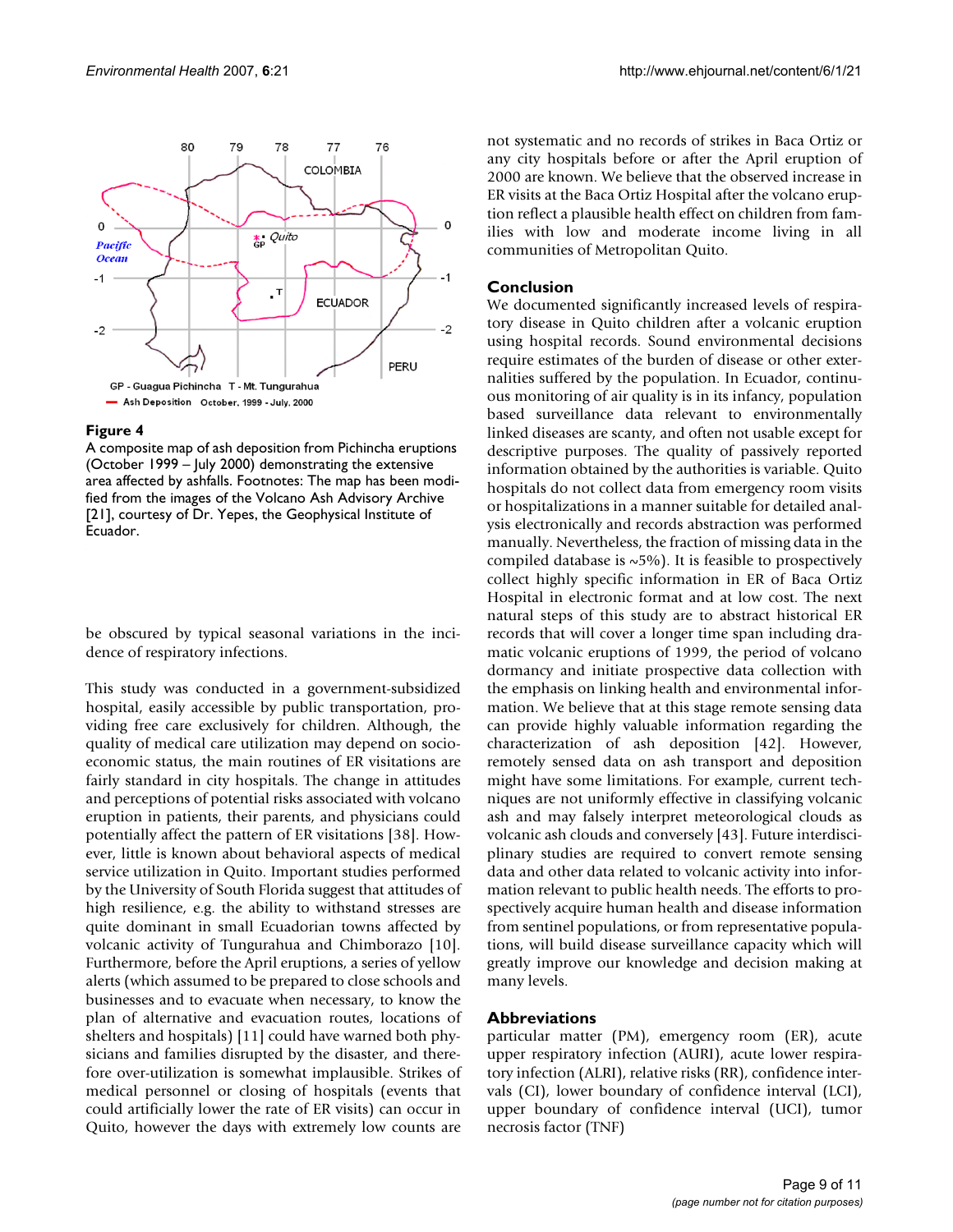# **Competing interests**

The author(s) declare that they have no competing interests.

# **Authors' contributions**

EN and BE designed the study and conducted the analysis. JG, FS, and BE organized the study. HY participated in its design and contributed towards characterization of exposure. EJ organizad the data abstraction and revised the manuscript critically. GK and JJ performed data abstraction and data analysis. All authors read and approved the final manuscript.

# **Acknowledgements**

This study was supported in part by the grant from the National Institute of Environmental Health Sciences (R01 ES013171; PI – Dr. Naumova, Tufts University, Boston USA), the National Institute of Child Health and Development and NIH Fogarty International Center Grant "Quito Integrated Environment and Policy Study" (R01 HD38327; PIs – Dr. Jeffrey K. Griffiths, Tufts University, Boston USA, and Dr. Sempértegui, the Corporacion Ecuatoriana de Biotecnologia, Quito, Ecuador). The content is solely the responsibility of the authors and do not necessarily represent the official views of the NIH. The authors thank Baca Ortiz Children Hospital staff for their help in abstracting medical records data, Manisha Pandita for editorial and technical assistance, Dr. Yuri Naumov for thoughtful comments and suggestions. We are grateful to reviewers for their valuable feedback and suggestions that triggered important discussions and immensely helped to improve the manuscript.

# **References**

- 1. Cullen RT, Jones AD, Miller BG, Tran CL, Davis JMG, Donaldson K, Wilson M, Stone V, Morgan A: **Toxicity of volcanic ash from Montserrat.** *Institute of Occupational Medicine* 2002. (Research Report)
- 2. Hansell AL, Horwell CJ, Oppenheimer C: **[The health hazards of](http://www.ncbi.nlm.nih.gov/entrez/query.fcgi?cmd=Retrieve&db=PubMed&dopt=Abstract&list_uids=16421396) [volcanoes and geothermal areas.](http://www.ncbi.nlm.nih.gov/entrez/query.fcgi?cmd=Retrieve&db=PubMed&dopt=Abstract&list_uids=16421396)** *Occup Environ Med* 2006, **63:**149-156.
- Horwell CJ, Baxter PJ: The respiratory health hazards of vol**canic ash: a review for volcanic risk mitigation.** *Bull Volcanol* 2006, **68:**1-24.
- 4. Small D, Naumann T: **The global distribution of human population and recent volcanism.** *Global Environ Change B Environ Hazards* 2001, **3:**93-109.
- 5. Baxter PJ, Ing R, Falk H, French J, Stein GF, Bernstein RS, Merchant JA, Allard J: **Mount St Helens eruptions, May 18 to June 12, 1980. An overview of the acute health impact.** *J Amer Med Assoc* 1981, **246:**2585-9.
- 6. Baxter PJ, Ing R, Falk H, Plikaytis B: **[Mount St. Helens eruptions:](http://www.ncbi.nlm.nih.gov/entrez/query.fcgi?cmd=Retrieve&db=PubMed&dopt=Abstract&list_uids=6870351) [the acute respiratory effects of volcanic ash in a North](http://www.ncbi.nlm.nih.gov/entrez/query.fcgi?cmd=Retrieve&db=PubMed&dopt=Abstract&list_uids=6870351) [American community.](http://www.ncbi.nlm.nih.gov/entrez/query.fcgi?cmd=Retrieve&db=PubMed&dopt=Abstract&list_uids=6870351)** *Arch Environ Health* 1983, **38:**138-43.
- 7. Nania J, Bruya TE: **[In the wake of Mount St Helens.](http://www.ncbi.nlm.nih.gov/entrez/query.fcgi?cmd=Retrieve&db=PubMed&dopt=Abstract&list_uids=7073033)** *Ann Emerg Med* 1982, **11:**184-91.
- 8. Malilay J, Real MG, Ramirez Vanegas A, Noji E, Sinks T: **[Public health](http://www.ncbi.nlm.nih.gov/entrez/query.fcgi?cmd=Retrieve&db=PubMed&dopt=Abstract&list_uids=8897722) [surveillance after a volcanic eruption: lessons from Cerro](http://www.ncbi.nlm.nih.gov/entrez/query.fcgi?cmd=Retrieve&db=PubMed&dopt=Abstract&list_uids=8897722) [Negro, Nicaragua, 1992.](http://www.ncbi.nlm.nih.gov/entrez/query.fcgi?cmd=Retrieve&db=PubMed&dopt=Abstract&list_uids=8897722)** *Bull Pan Am Health Organ* 1996, **30:**218-26.
- 9. Wakisaka I, Yanagihashi T, Tomari T, Ando T: **[Effects of volcanic](http://www.ncbi.nlm.nih.gov/entrez/query.fcgi?cmd=Retrieve&db=PubMed&dopt=Abstract&list_uids=3398298) [activity on the mortality figures for respiratory diseases.](http://www.ncbi.nlm.nih.gov/entrez/query.fcgi?cmd=Retrieve&db=PubMed&dopt=Abstract&list_uids=3398298)** *Nippon Eiseigaku Zasshi* 1988, **42:**1101-10.
- 10. Tobin GA, Whiteford LM: **[Community resilience and volcano](http://www.ncbi.nlm.nih.gov/entrez/query.fcgi?cmd=Retrieve&db=PubMed&dopt=Abstract&list_uids=11929158) [hazard: the eruption of Tungurahua and evacuation of the](http://www.ncbi.nlm.nih.gov/entrez/query.fcgi?cmd=Retrieve&db=PubMed&dopt=Abstract&list_uids=11929158) [faldas in Ecuador.](http://www.ncbi.nlm.nih.gov/entrez/query.fcgi?cmd=Retrieve&db=PubMed&dopt=Abstract&list_uids=11929158)** *Disasters* 2002, **26:**28-48.
- 11. de la Cadena M: **Risk Management of Volcanic Crises in Quito's Metropolitan Area.** *Abstract submitted at Fourth Conference Cities on Volcanoes, Quito-Ecuador* 2006.
- 12. Cifuentes LA, Krupnick AJ, O'Ryan R, Toman MA: **Urban Air Quality and Human Health in Latin America and the Caribbean.**

In *Working paper* Documentos de Trabajo 212, Centro de Economía Aplicada, Universidad de Chile; 2005.

- 13. Jurado J, Southgate D: **Dealing with air pollution in Latin Amer-**<br>ica: the case of Quito, Ecuador. Environ Dev Econ 2001, ica: the case of Quito, Ecuador. **4:**375-388.
- 14. Estrella B, Estrella R, Oviedo J, Narváez X, Reyes MT, Gutierrez M, Naumova EN: **[Acute respiratory diseases and carboxyhemo](http://www.ncbi.nlm.nih.gov/entrez/query.fcgi?cmd=Retrieve&db=PubMed&dopt=Abstract&list_uids=15866771)[globin status in school children in Quito, Ecuador.](http://www.ncbi.nlm.nih.gov/entrez/query.fcgi?cmd=Retrieve&db=PubMed&dopt=Abstract&list_uids=15866771)** *Environ Health Perspect* 2005, **113:**607-11.
- 15. Tobin GA, Whiteford LM, Connor CB: **Modeling Volcanic Ash Dispersion and its Impact on Human Health and Community Resilience.** *Technical Report: Globalization Research Center, University of South Florida* 2002.
- 16. Whiteford LM, Tobin GA, Laspina C, Yepes H: **In the Shadow of the Volcano: Human Health and Community Resilience Following Forced Evacuation.** *Technical Report: The Center for Disaster Management and Humanitarian Assistance* 2002.
- 17. Delmelle P, Stix J, Baxter PJ, Garcia-Alvarez J, Barquero J: **Atmospheric dispersion, environmental effects and potential health hazard associated with the low-altitude gas plume of Masaya volcano, Nicaragua.** *Bull Volcanol* 2002, **64:**423-434.
- 18. Lohr AJ, Bogaard TA, Heikens A, Hendriks MR, Sumarti S, van Bergen MJ, van Gestel CAM, van Straalen NM, Vroon PZ, Widianarko B: **Natural pollution caused by the extremely acid crater lake Kawah Ijen, East Java, Indonesia.** *Environ Sci Pollut Res* 2005, **12:**89-95.
- 19. INEC Sistema Integrado de Consulta a los Censos Nacionales: **Censos de Población y Vivienda 1990 y 2001. (Integrated System of National Census Consults: Population and Housing census 1990 y 2001).** *Ecuador* .
- 20. **Epi Info™ Version 3.3.2** [[http://www.cdc.gov/epiinfo/\]](http://www.cdc.gov/epiinfo/)
- 21. **NOAA Washington VAAC 2000 Volcano Ash Advisory** Archive [[http://www.ssd.noaa.gov/VAAC/ARCH00/](http://www.ssd.noaa.gov/VAAC/ARCH00/archive.html#GUAG) [archive.html#GUAG](http://www.ssd.noaa.gov/VAAC/ARCH00/archive.html#GUAG)]
- 22. **Instituto Nacional de Meteorología e Hidrología (INAMHI)** [<http://www.inamhi.gov.ec/html/inicio.htm>]
- 23. Naumova EN, MacNeill IB: **A system for "signature" forecasting and early outbreak detection.** *Environmetrics* 2005, **16:**749-766.
- 24. Johnson KG, Loftsgaarden DO, Gideon RA: **[The effects of Mount](http://www.ncbi.nlm.nih.gov/entrez/query.fcgi?cmd=Retrieve&db=PubMed&dopt=Abstract&list_uids=7181226) [St. Helens volcanic ash on the pulmonary function of 120 ele](http://www.ncbi.nlm.nih.gov/entrez/query.fcgi?cmd=Retrieve&db=PubMed&dopt=Abstract&list_uids=7181226)[mentary school children.](http://www.ncbi.nlm.nih.gov/entrez/query.fcgi?cmd=Retrieve&db=PubMed&dopt=Abstract&list_uids=7181226)** *Am Rev Resp Dis* 1982, **126:**1066-1089.
- 25. **Erupciones volcanicas y proteccion de la salud. Organization Panamerica de la Salud, OPS, Quito, Ecuador.** 2000.
- 26. Baxter PJ: **The eruption of El Reventador volcano 2002: health hazards and the implications for volcano risk management in Ecuador.** Report to the Pan-American Health Organization, Pan American Health Organization, Washington DC; 2003.
- 27. Lehnert BE: **Defense mechanisms against inhaled particles and associated particle-cell interactions (in Health effects of mineral dusts).** *Rev Mineral* 1993, **28:**425-469.
- 28. Morrow PE: **[Dust overloading of the lungs: update and](http://www.ncbi.nlm.nih.gov/entrez/query.fcgi?cmd=Retrieve&db=PubMed&dopt=Abstract&list_uids=1553742) [appraisal.](http://www.ncbi.nlm.nih.gov/entrez/query.fcgi?cmd=Retrieve&db=PubMed&dopt=Abstract&list_uids=1553742)** *Toxicol Appl Pharmacol* 1992, **113:**1-12.
- 29. Driscoll KE: **Role of inflammation in the development of rat lung tumors in response to chronic particle exposure.** *Inhalat Toxicol* 1996, **8:**139-153.
- 30. Martin TR, Wehner AP, Butler J: **[Evaluation of physical health](http://www.ncbi.nlm.nih.gov/entrez/query.fcgi?cmd=Retrieve&db=PubMed&dopt=Abstract&list_uids=3080911) [effects due to volcanic hazards: the use of experimental sys](http://www.ncbi.nlm.nih.gov/entrez/query.fcgi?cmd=Retrieve&db=PubMed&dopt=Abstract&list_uids=3080911)[tems to estimate the pulmonary toxicity of volcanic ash.](http://www.ncbi.nlm.nih.gov/entrez/query.fcgi?cmd=Retrieve&db=PubMed&dopt=Abstract&list_uids=3080911)** *Am J Public Health* 1986, **76:**59-65.
- 31. Becker S, Mundandhara S, Devlin RB, Madden M: **[Regulation of](http://www.ncbi.nlm.nih.gov/entrez/query.fcgi?cmd=Retrieve&db=PubMed&dopt=Abstract&list_uids=15993911) cytokine production in human alveolar macrophages and [airway epithelial cells in response to ambient air pollution](http://www.ncbi.nlm.nih.gov/entrez/query.fcgi?cmd=Retrieve&db=PubMed&dopt=Abstract&list_uids=15993911) [particles: Further mechanistic studies.](http://www.ncbi.nlm.nih.gov/entrez/query.fcgi?cmd=Retrieve&db=PubMed&dopt=Abstract&list_uids=15993911)** *Toxicol Appl Pharmacol* 2005, **207(2 Suppl):**269-75.
- 32. Martin TR, Ayars G, Butler J, Altman LC: **[The comparative toxic](http://www.ncbi.nlm.nih.gov/entrez/query.fcgi?cmd=Retrieve&db=PubMed&dopt=Abstract&list_uids=6093654)[ity of volcanic ash and quartz. Effects on cells derived from](http://www.ncbi.nlm.nih.gov/entrez/query.fcgi?cmd=Retrieve&db=PubMed&dopt=Abstract&list_uids=6093654) [the human lung.](http://www.ncbi.nlm.nih.gov/entrez/query.fcgi?cmd=Retrieve&db=PubMed&dopt=Abstract&list_uids=6093654)** *Am Rev Respir Dis* 1984, **130:**778-82.
- Schiff LJ, Byrne MM, Elliot SF, Moore SJ, Ketels KV, Graham JA: **[Response of hamster trachea in organ culture to Mount St.](http://www.ncbi.nlm.nih.gov/entrez/query.fcgi?cmd=Retrieve&db=PubMed&dopt=Abstract&list_uids=7323724) [Helens volcano ash.](http://www.ncbi.nlm.nih.gov/entrez/query.fcgi?cmd=Retrieve&db=PubMed&dopt=Abstract&list_uids=7323724)** *Scan Electron Microsc* 1981:169-78.
- 34. Olenchock SA, Mull JC, Mentnech NS, Lewis DM, Bernstein RS: **[Changes in humoral immunologic parameters after expo](http://www.ncbi.nlm.nih.gov/entrez/query.fcgi?cmd=Retrieve&db=PubMed&dopt=Abstract&list_uids=6601725)[sure to volcanic ash.](http://www.ncbi.nlm.nih.gov/entrez/query.fcgi?cmd=Retrieve&db=PubMed&dopt=Abstract&list_uids=6601725)** *J Toxicol Environ Health* 1983, **11:**395-404.
- Becker S, Soukup JE, Gallagher JE: [Differential particulate air pol](http://www.ncbi.nlm.nih.gov/entrez/query.fcgi?cmd=Retrieve&db=PubMed&dopt=Abstract&list_uids=12020593)**[lution induced oxidant stress in human granulocytes, mono](http://www.ncbi.nlm.nih.gov/entrez/query.fcgi?cmd=Retrieve&db=PubMed&dopt=Abstract&list_uids=12020593)-**